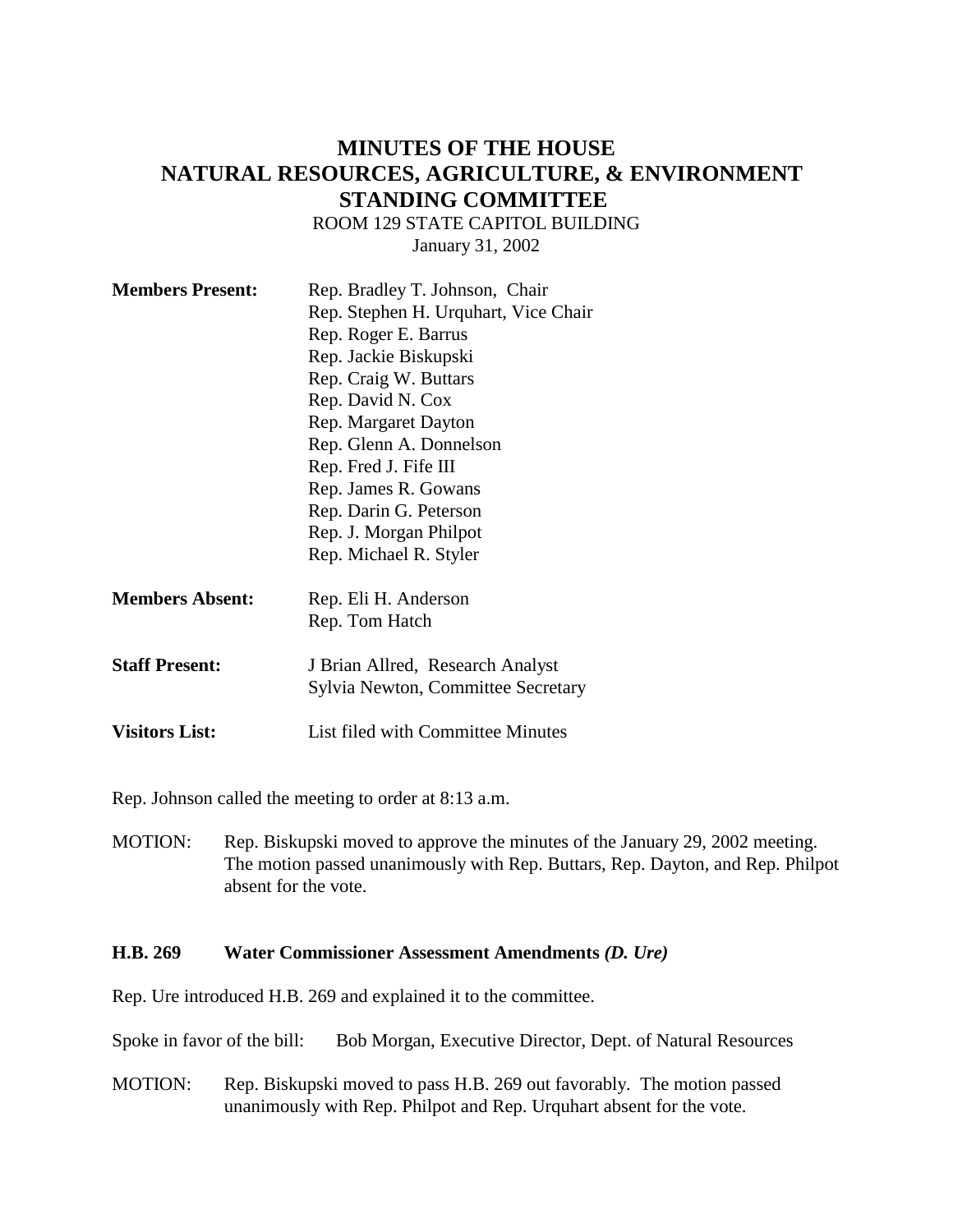Natural Resources, Agriculture & Environment January 31, 2002 Page 2

MOTION: Rep. Biskupski moved to place H.B. 269 on the Consent Calendar. The motion passed unanimously with Rep. Philpot and Rep. Urquhart absent for the vote.

## **S.J.R. 1 Resolution Encouraging Research and Development Grants for Clean Coal Alternatives** *(M. Dmitrich)*

Sen. Dmitrich introduced S.J.R. and explained it to the committee. He declared a conflict of interest.

Spoke in favor of the bill: Greg Fredde, Utah Mining Association

- MOTION: Rep. Dayton moved to pass S.J.R. 1 out favorably. The motion passed unanimously with Rep. Urquhart absent for the vote.
- MOTION: Rep. Gowans moved to place S.J.R. 1 on the Consent Calendar. The motion passed unanimously with Rep. Urquhart absent for the vote.

## **S.B. 94 Agricultural Protection Act Amendments** *(L. Blackham)*

Sen. Blackham introduced S.B. 94 and explained it to the committee.

Rep. Johnson declared a conflict of interest.

- Spoke in favor of the bill: Wes Quinton, Utah Farm Bureau Gordon Yonker, Utah Association of Conservation Districts
- MOTION: Rep. Styler moved to pass S.B. 94 out favorably. The motion passed unanimously with Rep. Buttars and Rep. Urquhart absent for the vote.

### **S.B. 92 Bear River Development Projects** *(M. Waddoups)*

Sen. Waddoups introduced S.B. 92 and explained it to the committee.

| Spoke in favor of the bill: | Scott Hansen, Box Elder County Commission<br>Rich Woodworth, Tremonton City                                     |
|-----------------------------|-----------------------------------------------------------------------------------------------------------------|
| Spoke to the bill:          | Jim Christensen, Bear River Water Conservancy District<br>Larry Anderson, Director, Division of Water Resources |